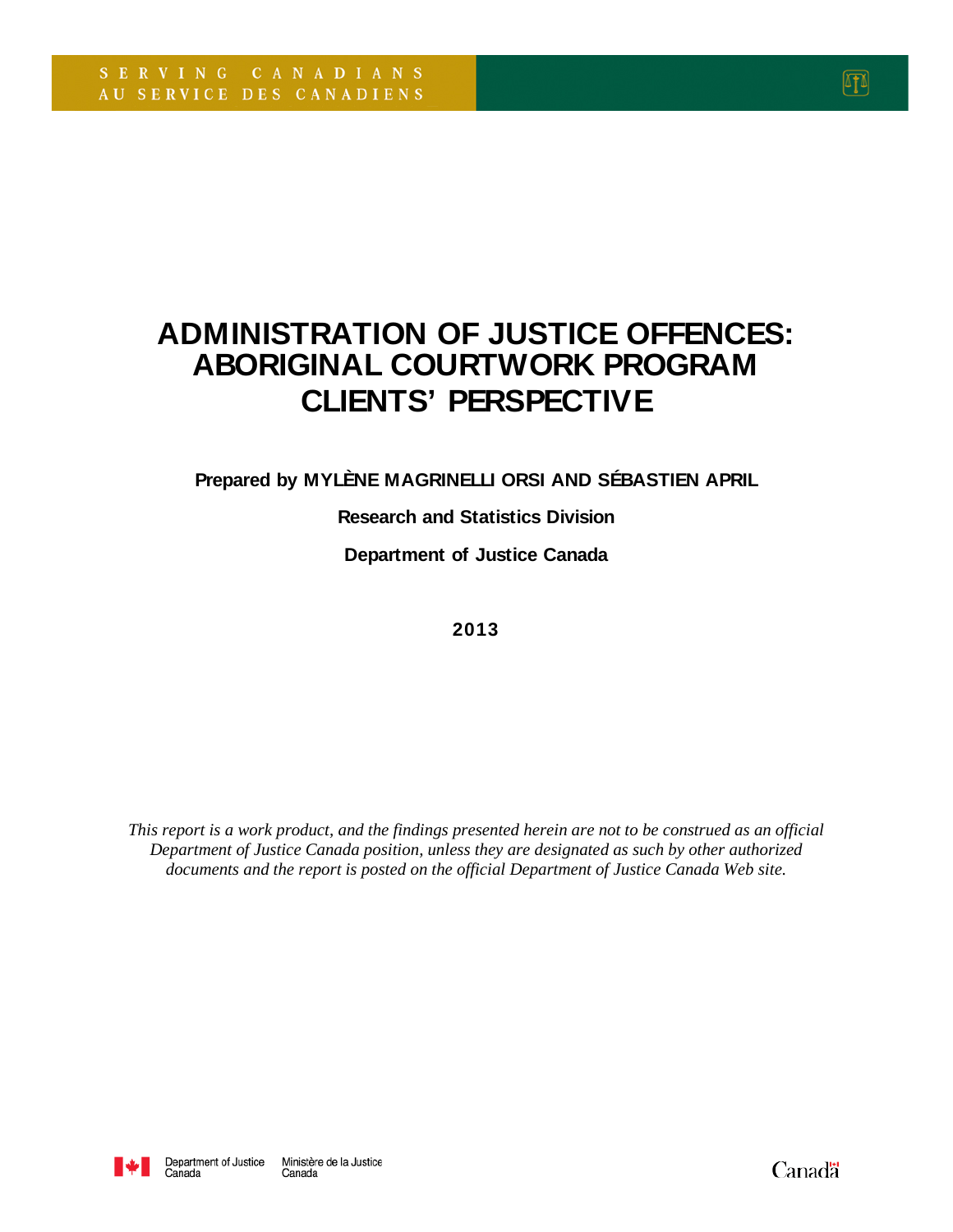## *The views expressed in this publication are those of the authors and do not necessarily represent the views of the Department of Justice Canada or the Government of Canada.*

• Information contained in this publication or product may be reproduced, in part or in whole, and by any means, for personal or public non-commercial purposes, without charge or further permission, unless otherwise specified.

• You are asked to:

- exercise due diligence in ensuring the accuracy of the materials reproduced;

- indicate both the complete title of the materials reproduced, as well as the author organization; and

- indicate that the reproduction is a copy of an official work that is published by the Government of Canada and that the reproduction has not been produced in affiliation with, or with the endorsement of the Government of Canada.

• Commercial reproduction and distribution is prohibited except with written permission from the Department of Justice Canada. For more information, please contact the Department of Justice Canada at: www.justice.gc.ca.

©Her Majesty the Queen in Right of Canada, represented by the Minister of Justice and Attorney General of Canada, 2014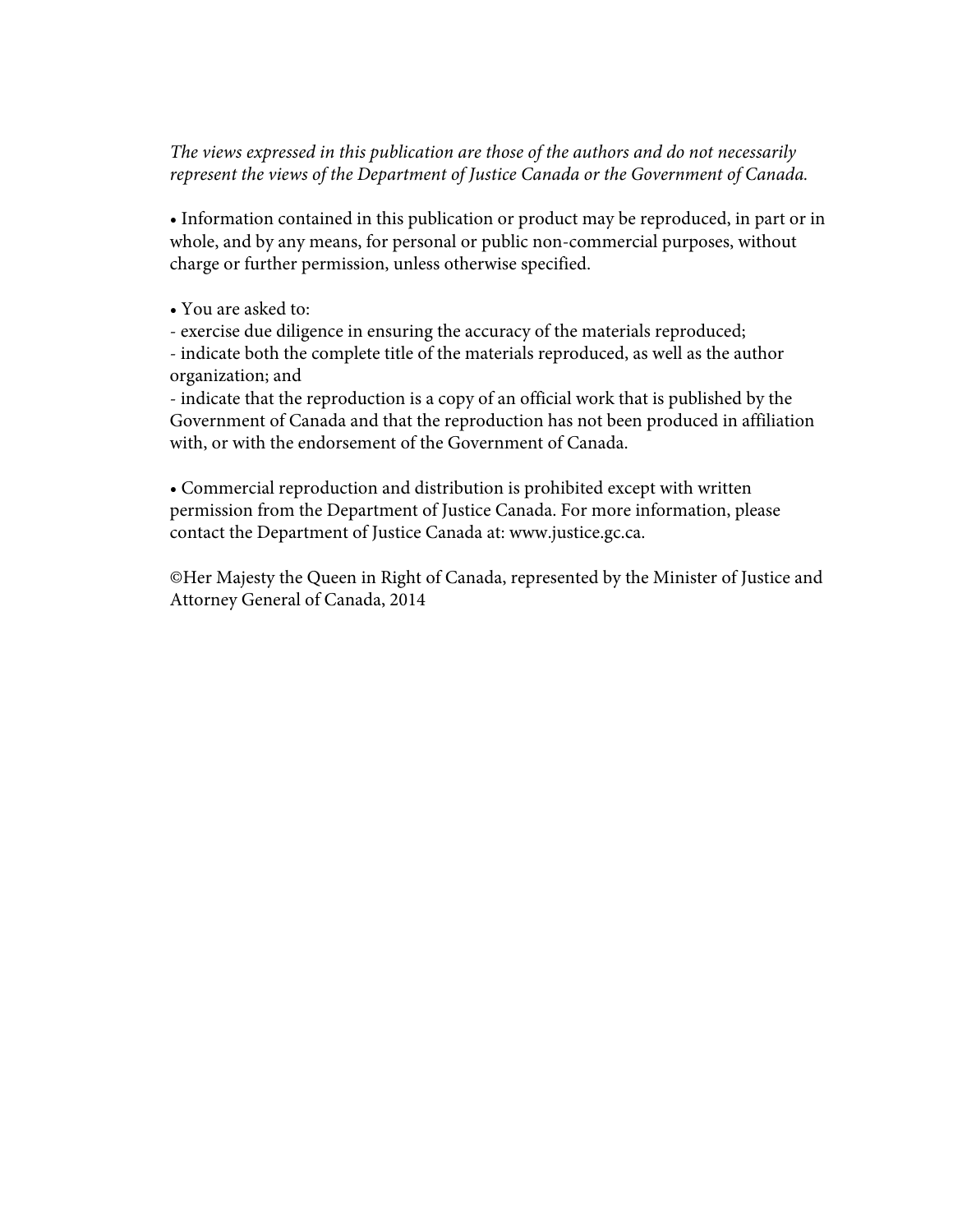## **Contents**

| 5.2 According to the participants, what AOJOs charges were they facing on the day of the interview?6<br>5.3 According to the participants, what conditions set by the court did they breach, if applicable?6<br>5.4 When the court set the conditions of the release, probation or conditional sentence order, was the client<br>5.5 Do ACW program clients consider their probation, release or conditional sentence order conditions fair |  |
|---------------------------------------------------------------------------------------------------------------------------------------------------------------------------------------------------------------------------------------------------------------------------------------------------------------------------------------------------------------------------------------------------------------------------------------------|--|
|                                                                                                                                                                                                                                                                                                                                                                                                                                             |  |

## **Tables**

<span id="page-2-0"></span>

|--|--|--|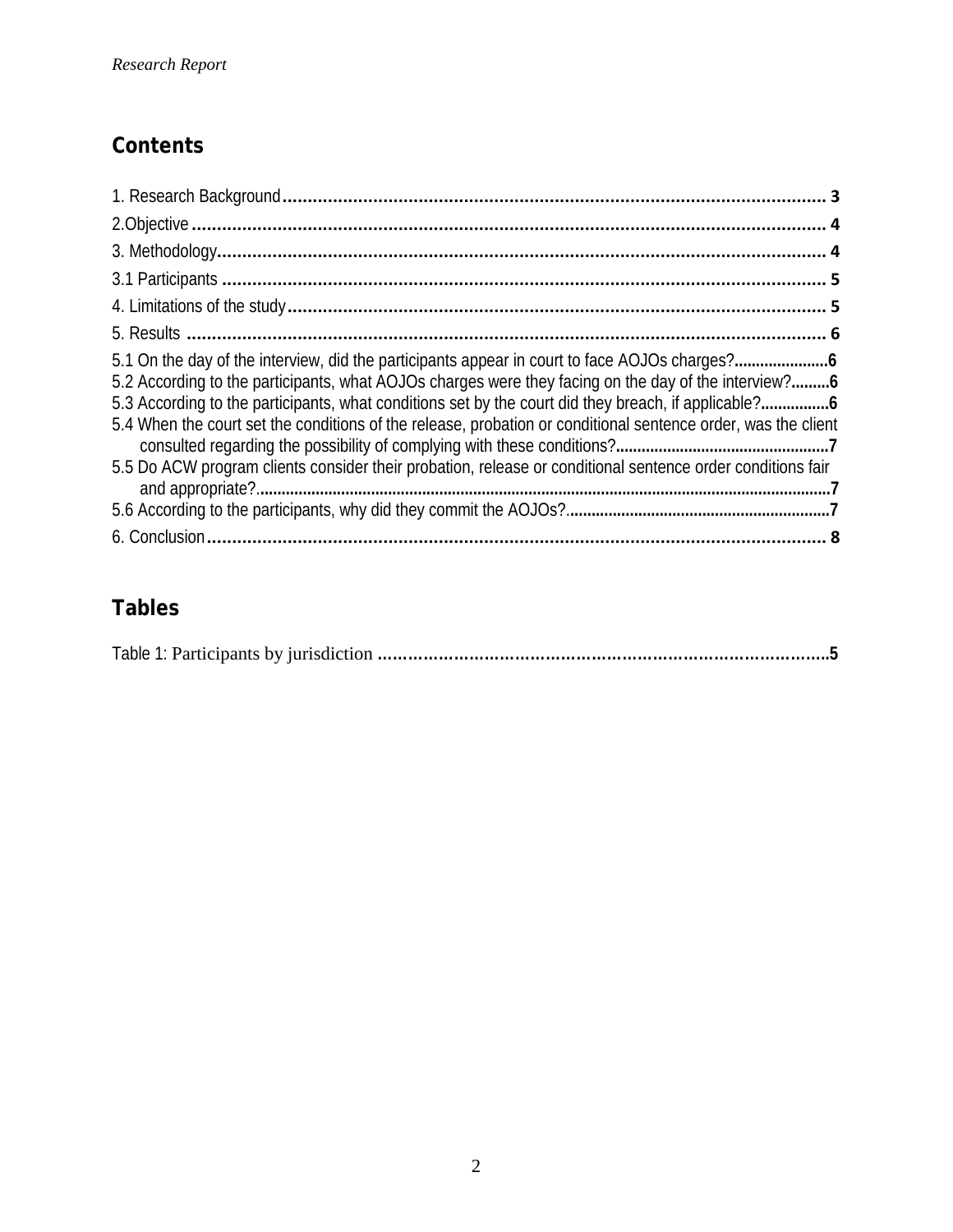## **1. Research Background**

The Aboriginal Courtwork (ACW) program was created in the 1960s and seeks to ensure that Aboriginal people charged with a criminal offence receive fair, equitable and culturally sensitive treatment by the criminal justice system. In 1978, ACW program became an ongoing contribution program funded by the federal and provincial/territorial governments.

There are currently ACW programs in all Canadian jurisdictions except Prince Edward Island and New Brunswick. In most jurisdictions, Aboriginal courtwork services are provided by Aboriginal organizations except in Manitoba and the Northwest Territories, where courtworkers are government employees, and in Nunavut, where legal services clinics provide courtwork services.

In general, the role of Aboriginal courtworkers (hereinafter courtworkers) is to provide Aboriginal people charged with a criminal offence with information about the criminal justice system, to assist them during the court process and to direct them to the appropriate legal, social and community justice programs. In addition, courtworkers encourage communication and strengthen the relationship between the justice system and Aboriginal communities.

ACW programs regularly send administrative data to the Department of Justice. These data support previous research which show that Aboriginal people have a high prevalence of administration of justice offences (AOJOs).<sup>[1](#page-2-0),[2,](#page-3-0)[3](#page-3-1),[4](#page-3-2),[5](#page-3-3)</sup> AOJOs are an important issue for the criminal justice system and ACW programs for several reasons, including the following:

• The time and resources required to process these offences negatively impact the effectiveness of the criminal justice system.

• AOJOs seem to be linked to the likelihood of reoffending. A study conducted in Saskatchewan<sup>[6](#page-3-4)</sup> showed that 50% of those found guilty of an administration of justice offence (AOJO) returned to correctional services in the four years following their release.

• Some authors believe that AOJOs could be considered one of the factors historically associated with the overrepresentation of Aboriginal people in the justice system because these offences add considerably to their criminal records.<sup>[7,](#page-3-5)[8](#page-3-6)</sup>

<sup>&</sup>lt;sup>1</sup> In this report, the acronyms AOJO/AOJOs refers to such offences as failure to comply with a probation order, conditional sentence order or release order (such as a bail or judicial interim release order), failure to appear in court and being unlawfully at large.

<span id="page-3-0"></span><sup>2</sup> Statistics Canada, "Adult Criminal Court Statistics, 2008/2009," *Juristat* 30 no. 2 (2010).

<span id="page-3-1"></span><sup>3</sup> Statistics Canada, "The incarceration of Aboriginal people in adult correctional services," *Juristat* 29 no. 3 (2009).

<span id="page-3-2"></span><sup>&</sup>lt;sup>4</sup> C. Lafreniere, N. Fontaine, E. Comack, "The Challenge for Change: Realizing the Legacy of the Aboriginal Justice Inquiry Report," (Paper presented at the Provincially Appointed Independent Committee for Consultation on a New Women's Correctional Facility in Manitoba, Canadian Centre for Policy Alternatives, 2005).

<span id="page-3-7"></span><span id="page-3-6"></span><span id="page-3-3"></span><sup>5</sup> Statistics Canada, "Outcomes of Probation and Conditional Sentence Supervision: an analysis of Newfoundland and Labrador, Nova Scotia, New Brunswick, Saskatchewan and Alberta, 2003-2004 to 2004-2005," *Juristat* 26 no.7 (2006).

<span id="page-3-4"></span><sup>6</sup> Statistics Canada, "Returning to correctional services after release: A profile of Aboriginal and non-Aboriginal adults involved in Saskatchewan from 1999-2000 to 2003-2004," *Juristat* 25 no.2 (2005).

<span id="page-3-5"></span><sup>7</sup> C. LaPrairie, "Examining Aboriginal Corrections in Canada," (Ottawa: Ministry of Solicitor General Canada, 1996).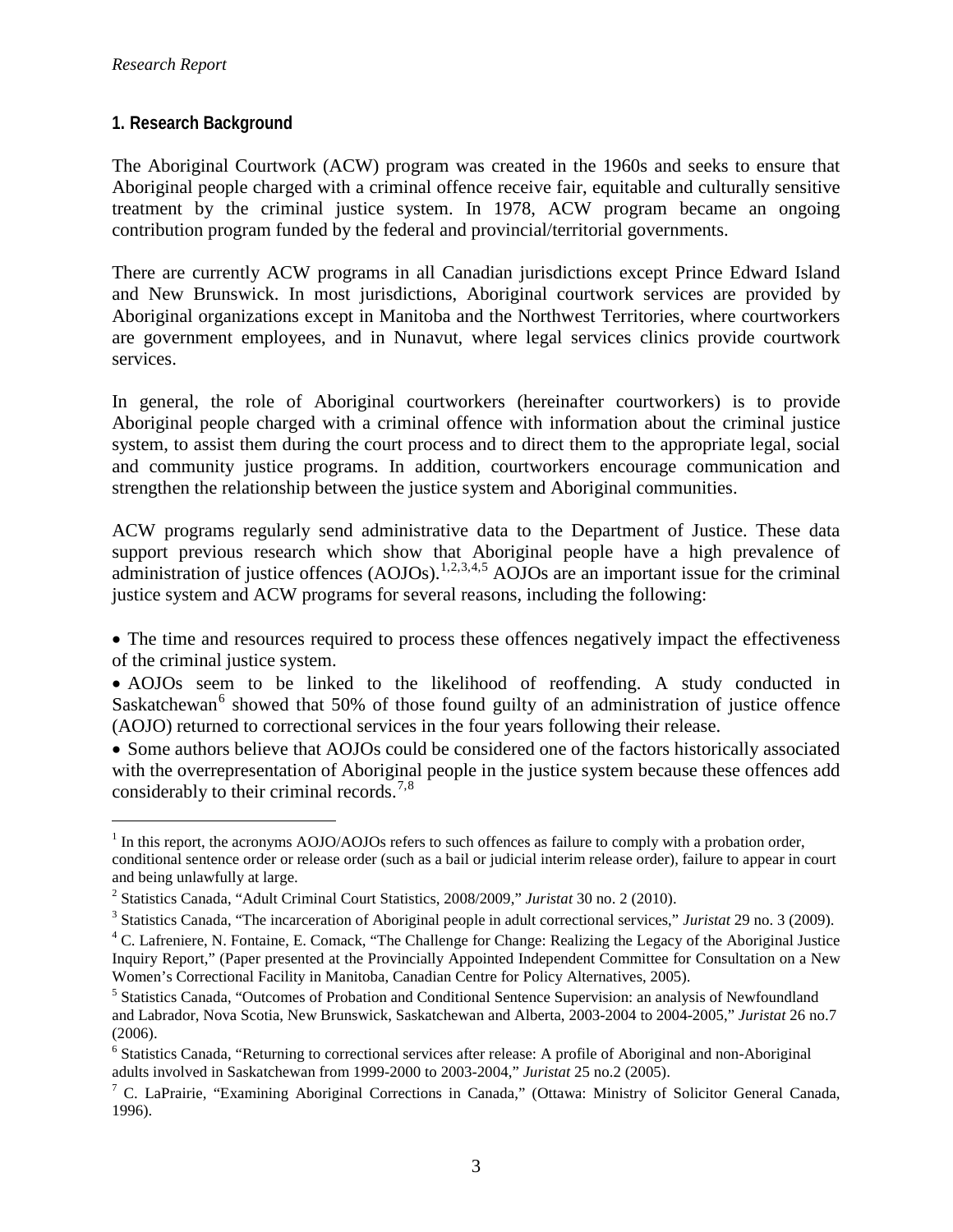Studies examining factors that contribute to AOJOs among Aboriginal offenders are rare. A research study conducted in Alberta<sup>[9](#page-3-7)</sup> interviewed Aboriginal persons, charged with AOJOs, who were or had recently been on probation. Conclusions showed that the three most frequently stated factors mentioned by participants to explain the commission of AOJOs were: drug and alcohol consumption, peer pressure and interaction with the person specified in the no-contact order (usually a family member or spouse).

Given the prevalence of AOJOs among ACW program clients and the potentially harmful effects of these offences on Aboriginal persons and the criminal justice system, the Tripartite Working Group<sup>[10](#page-4-0)</sup> on the Aboriginal Courtwork Program in collaboration with the Research and Statistics Division have developed a body of research aiming to learn about the perceptions and experiences of the various players within the justice system on this issue.

In this research report, we will present data obtained through interviews with ACW program clients about AOJOs with which they were charged/ convicted.

## **2. Objective**

The purpose of this study is to learn the perceptions of ACW program clients with regard to the following:

- 1. the most commonly committed AOJOs
- 2. the reasons given for these offences
- 3. the conditions that were imposed on them by the court, if any.

## **3. Methodology**

In the fall of 2011, 684 ACW program clients in nine jurisdictions were invited to fill out questionnaires on AOJOs. They make up the total sample of this study. The questionnaire, consisting of six multiple-choice questions, was administered during a face-to-face interview. The following topics were covered in the questionnaire:

• The type(s) of AOJO(s) committed out of five options (failure to comply with a probation order, failure to comply with a conditional sentence order, failure to comply with a release order, failure to appear in court or unlawfully at large) with which the participant was charged;

 $8$  R.Pelletier, "The nullification of section 718.2(e): aggravating Aboriginal overrepresentation in Canadian prisons," *Osgoode Hall L.J*. 469 no.39 (2001).

<sup>9</sup> P. LaBoucane-Benson, " Aboriginal Administration of Justice Offences Research Project: Aboriginal Probation Client Qualitative Research Report," Native Counselling Services of Alberta: BearPaw Research.

<span id="page-4-1"></span><span id="page-4-0"></span> $10$  The Tripartite Working Group (TWG) is an FPT Working Group that reports to Federal-Provincial-Territorial Deputy Ministers Responsible for Justice. The TWG is composed of representatives from the Department of Justice, a representative from each province and territory (except New Brunswick and PEI) and a representative from the service delivery agency in each jurisdiction.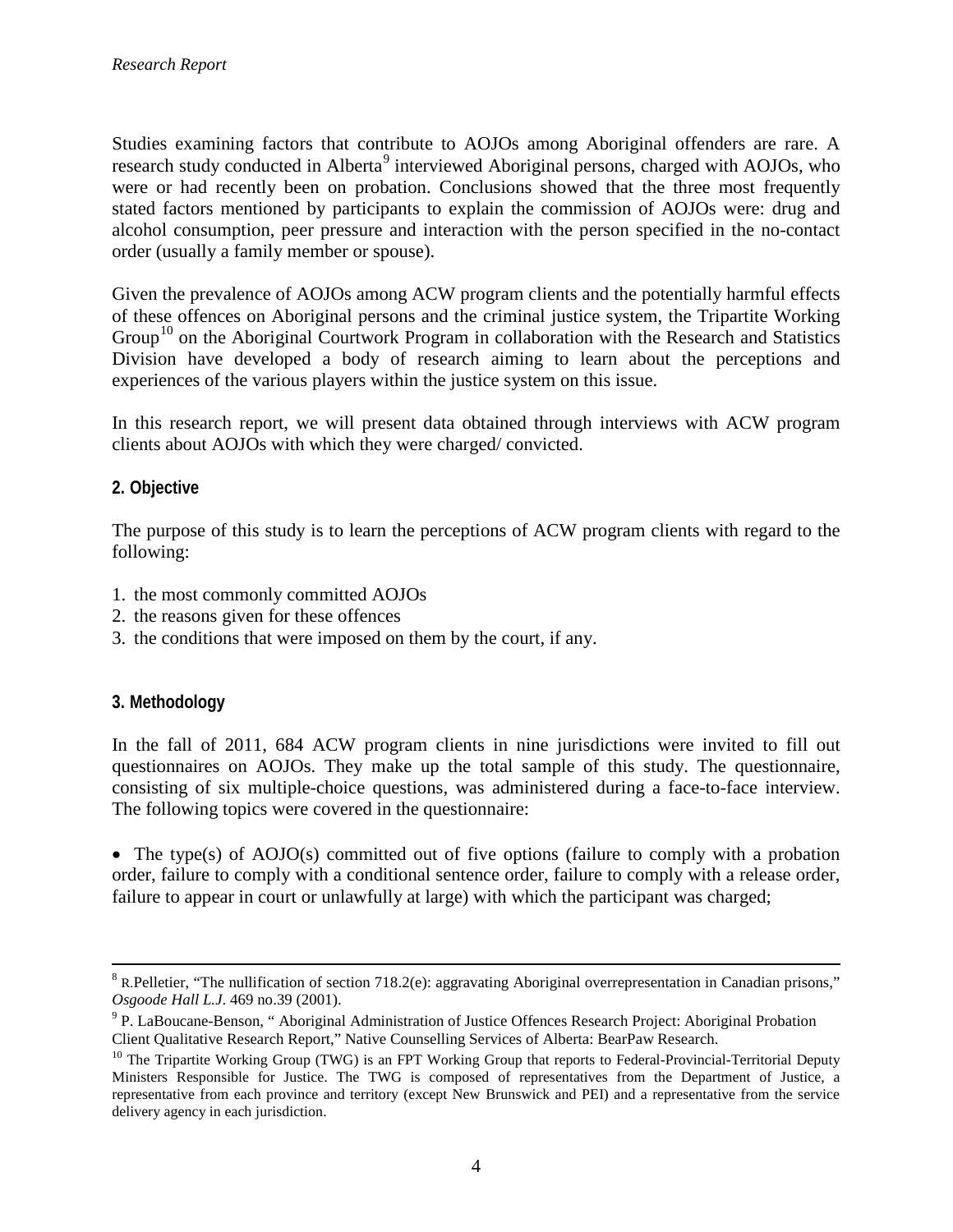• The condition(s) breached and the client's perception of the condition(s) set by the court, if applicable; $^{11}$  $^{11}$  $^{11}$ 

• The reasons given by clients for AOJOs.

The interviewers consulted the participants' court files in order to validate the information concerning the AOJOs charges they were facing at the time of the interviews.

## **3.1 Participants**

A total of 684 Aboriginal people who are ACW program clients took part in the study. The participants were from 18 to 60 years old, with the majority being between 20 and 40 years old (60%). Men represented over half of the participants (66%) interviewed in nine jurisdictions (see Table 1).

#### **TABLE 1: PARTICIPANTS BY JURISDICTION**

| <b>Jurisdiction</b>          | N   | %     |
|------------------------------|-----|-------|
| Alberta                      | 7   | 1.0   |
| Saskatchewan                 | 192 | 28.1  |
| Manitoba                     | 155 | 22.7  |
| Ontario                      | 64  | 9.4   |
| Quebec                       | 120 | 17.5  |
| Nova Scotia                  | 16  | 2.3   |
| Yukon                        | 32  | 4.7   |
| <b>Northwest Territories</b> | 72  | 10.5  |
| Nunavut                      | 26  | 3.8   |
| Total                        | 684 | 100.0 |

## **4. Limitations of the study**

The sample of participants for this study is not a randomly selected sample, therefore cannot be considered representative of ACW program clients population. It is possible that clients who were charged with or convicted of at least one AOJO at the time of the interview would have been more likely to agree to fill out a questionnaire about AOJOs. This fact could lead to an overestimation of the frequency of these offences among ACW program clients. In addition, it is important to note that the distribution of participants by jurisdiction is not equitable relative to the overall population of ACW program clients (see Table 1).

Finally, the information below is mainly based on self-reporting by participants. For this reason, the statistical data must be interpreted cautiously. They represent only the participants' perceptions or state of knowledge regarding the questions asked.

<span id="page-5-0"></span> $11$  These questions were not asked of participants who stated that they had been charged with or convicted of failure to appear in court and/or of being unlawfully at large because these offences do not necessarily involve the imposition of conditions by the court.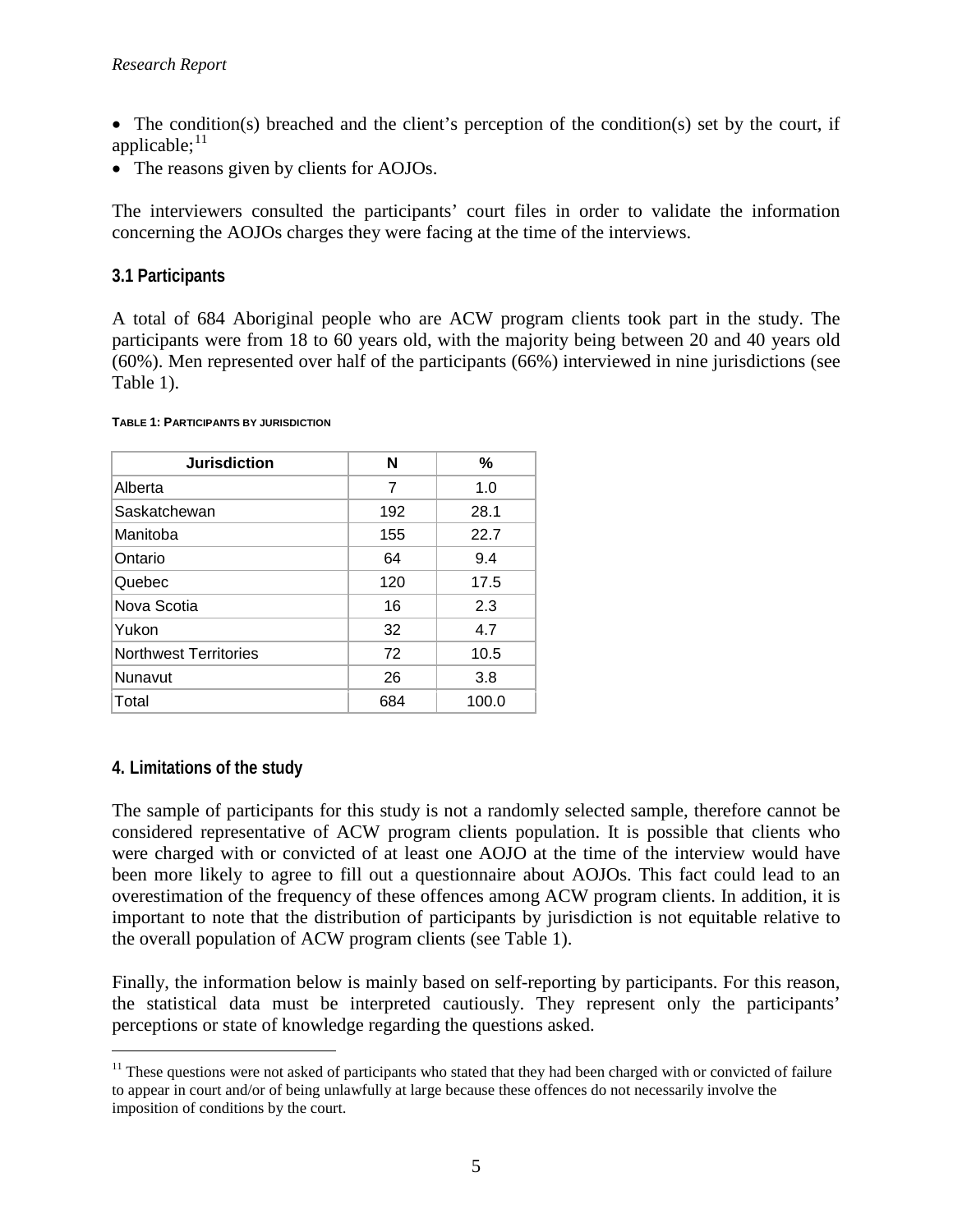## **5. Results**

The main results of this study will be presented in the form of answers to each of the research questions.

## **5.1 On the day of the interview, did the participants appear in court to face AOJOs charges?**

The information obtained from the files shows that 46% of participants were in court to face at least one AOJO charge. That number rises to 54% if the information given by participants in the interviews is taken into account.<sup>[12](#page-5-0)</sup>

It is possible that the difference in percentages is due to the fact that breaches of a conditional sentence order are not considered a criminal offence and, for that reason, do not appear in the offender's court file.

**5.2 According to the participants, what AOJOs charges were they facing on the day of the interview?**

Of the 54% of participants who appeared in court to face AOJOs charges:

- 51% stated that they had been charged with failure to comply with a probation order;
- 41% with failure to comply with a release order (such as a bail or judicial interim release order);
- 29% with failure to appear in court;
- 11% with failure to comply with a conditional sentence order; and
- 5% with being unlawfully at large<sup>[13](#page-6-0)</sup>.

**5.3 According to the participants, what conditions set by the court did they breach, if applicable?** 

The participants who stated that the court had imposed conditions on them (those charged with failure to comply with a probation, release or conditional sentence order, who made up 46% of the total sample of participants, n=318) were questioned on the conditions imposed on them, which they had allegedly breached.

The following conditions set by the court were most often stated by the participants:

- Abstain from alcohol or drugs (57%)
- Keep the peace and be of good behaviour (30%)
- Comply with a curfew  $(24%)$
- Appear before/report to the authorities as instructed (19%)

 $12$  It is possible that these rates underestimate the rates of AOJOs committed by participants because they represent only the charges for which the participants appeared in court on the day of the interview.

<span id="page-6-1"></span><span id="page-6-0"></span><sup>&</sup>lt;sup>13</sup> These percentages add up to more than 100% because most participants stated that they were being accused of more than one administration of justice offence.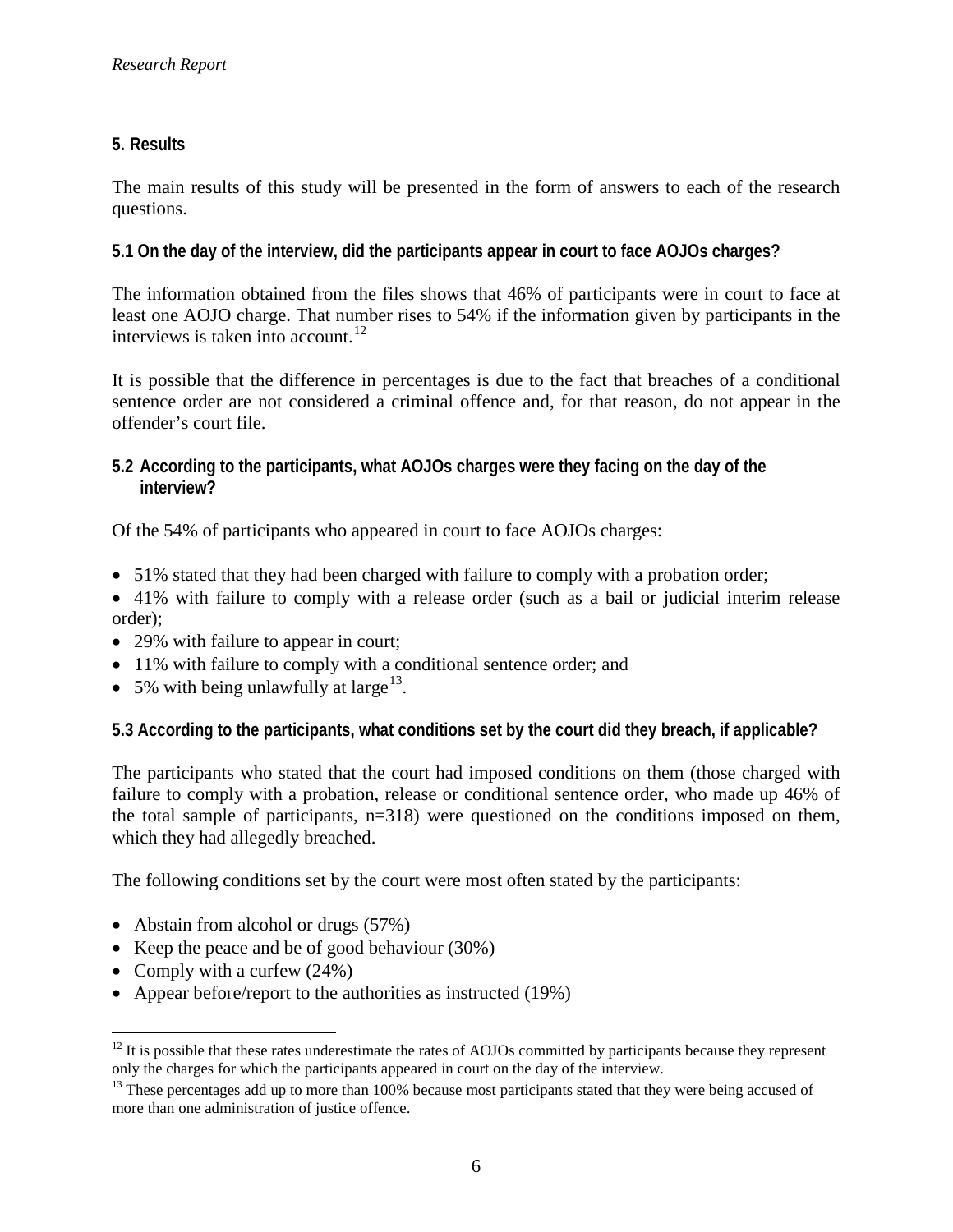- Abstain from communicating with the victim, witness or any other identified person (18%)
- Stay at a specific place with a specific person (12%)
- Participate in a treatment program or counselling sessions (11%)
- Did not remember the conditions  $(4\%)^{13}$

## **5.4 When the court set the conditions of the release, probation or conditional sentence order, was the client consulted regarding the possibility of complying with these conditions?**

Over half (53%) of the participants who were subject to conditions set by the court (those charged with failure to comply with a probation, release or conditional sentence order) stated that they had been consulted with regard to the possibility of complying with the conditions and that they had discussed it with someone. Of those, 48% discussed this matter with the judge, 41% with counsel for the defence, 16% with the probation officer, 13% with the Aboriginal courtworker and 17% with another person (e.g., a police officer, a family member or a court employee). It is important to note that around 30% of these participants discussed the possibility of complying with their conditions with more than one person.

## **5.5 Do ACW program clients consider their probation, release or conditional sentence order conditions fair and appropriate?**

Thirty-two percent of participants who were subject to conditions set by the court found that the conditions imposed were fair and appropriate, 15% were of the view that the conditions were not fair or appropriate, 5% were indifferent with regard to the conditions and 28% approved of some of the conditions and disapproved of others<sup>14</sup>.

However, among the participants who stated that they had been consulted with regard to the possibility of complying with the conditions when they were imposed on them (53% of participants who were subject to conditions set by the court), the percentage of those dissatisfied with the conditions imposed was significantly lower. Only 7% of this group found that the conditions were inappropriate, 39% found them appropriate, 3% were indifferent and 21% approved of some of the conditions and disapproved of others<sup>15</sup>.

## **5.6 According to the participants, why did they commit the AOJOs?**

Of the participants who stated that they had been in court to face at least one AOJO charge (54% of the total sample of this study), 4% stated that they had not committed an AOJO, suggesting that the charges laid against them were unfounded.

Other participants stated several reasons related to their AOJOs, including the following:

- Use of drugs and or alcohol (36%)
- Disapproval of conditions set, refusal to comply or apathy towards the charge (13%)

• Long distance between the community and the court or probation office and/or difficulty in finding transportation (12%)

 $14$  12% of participants did not respond to this question.

<span id="page-7-0"></span><sup>&</sup>lt;sup>15</sup> 30% of participants did not respond to this question.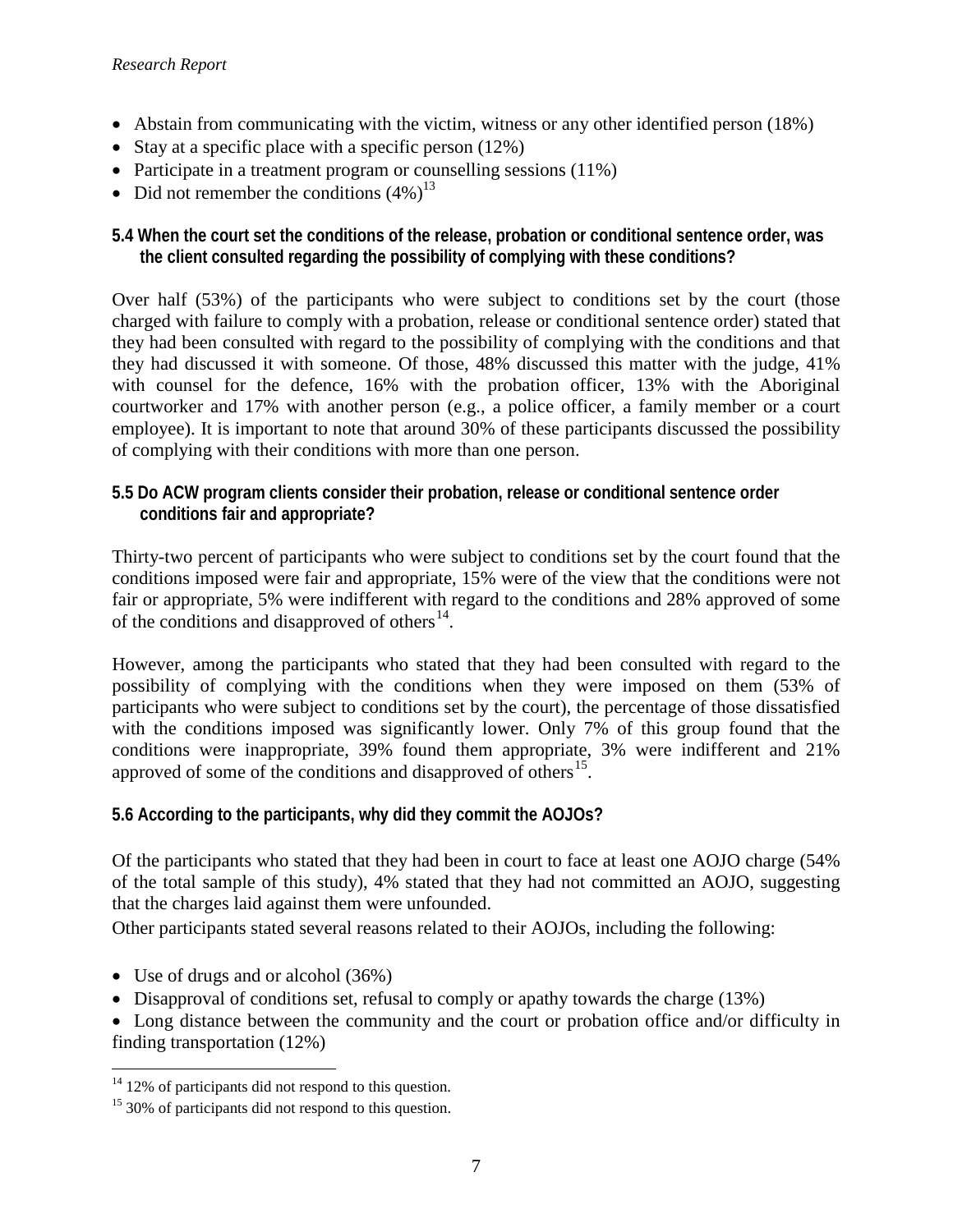- Person did not know why they committed an AOJO (12%)
- Impossibility of finding and keeping a steady job and/or permanent address (11%)
- Poor understanding of legal terms and procedures because of a language barrier or for other reasons (10%)
- Forgetting  $(4\%)$
- Person was outside of their community at work, at the hospital or travelling (4%)
- Person was afraid to appear in court or confused about the court's expectations of them (4%)
- Person was unable to avoid contact with certain people identified in the court order (2%)
- Perception that the conditions set were not appropriate (5%).

When asked about why they found some conditions inappropriate, the majority of participants answered that they found it very difficult to abstain from drugs or alcohol or to avoid contact with certain people in order to comply with the law (especially contact with their spouse and children).

## **6. Conclusion**

Through a questionnaire administered during face-to-face interviews, this study explored the perceptions of Aboriginal people who are ACW program clients with respect to AOJOs.

The results indicate that over half of the participants stated that they were facing at least one AOJO charge at the time of the interview, and this information was confirmed by the court files of the majority of participants. According to the participants, the types of AOJOs most commonly committed were failure to comply with a probation order and failure to comply with a release order.

With regard to the participants who stated that they were subject to conditions set by the court, "abstain from alcohol and drugs" and "keep the peace and be of good behaviour" were the conditions most frequently mentioned. Over half of those participants stated that they had been consulted regarding the possibility of complying with the conditions imposed, and, in most cases, the conditions had been discussed with the judge and/or with defence counsel.

Around 15% of the participants who were subject to a condition found that the conditions imposed were not fair. However, if we consider only those who stated that they had been consulted regarding the possibility of complying with the conditions set by the court, the percentage of those dissatisfied with the conditions drops to 7%.

The participants stated various reasons explaining why they had committed the AOJOs. The most frequently mentioned reasons were the use of drugs or alcohol, disapproval of conditions set, refusal to comply or apathy toward the charge, long distance between the community and the court or probation office and/or difficulty in finding transportation, impossibility of finding and keeping a steady job and/or permanent address and poor understanding of legal terms and procedures.